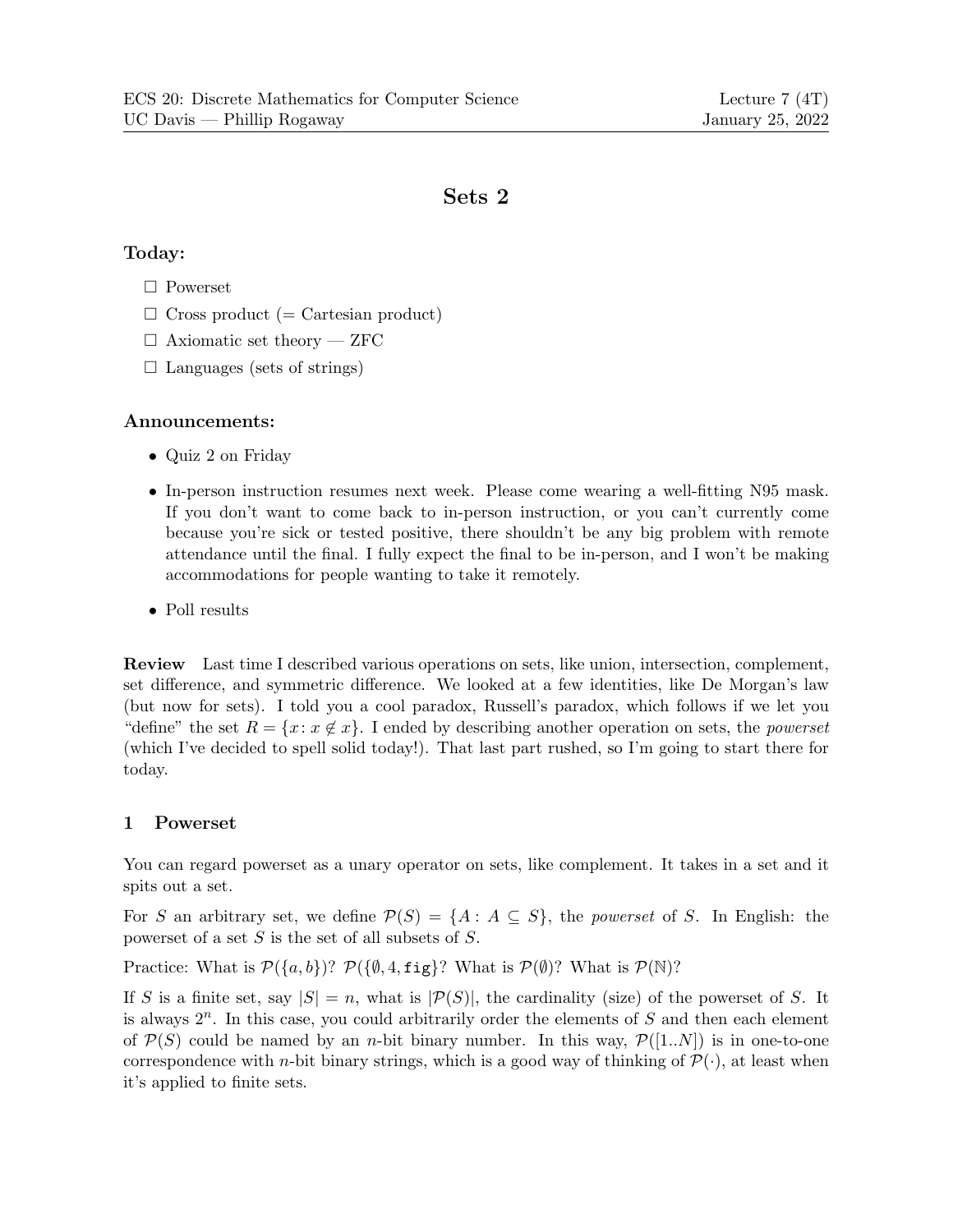#### 2 Cross Products

You can regard the cross product as a binary operator on sets, just as union and intersection are. The cross-product operator take in a pair of sets and it spits out a set. We use a  $\times$  symbol, in infix notation, to represent the cross product. It's defined by saying that

$$
A \times B = \{(a, b) : a \in A \text{ and } b \in B\}.
$$

Practice: What is  $\{a, b\} \times \{c, d, e\}$ ?  $\mathbb{Z} \times \mathbb{Z}$ ?  $\mathbb{R} \times \mathbb{R}$ ?  $\emptyset \times \mathbb{N}$ ?  $\mathbb{B} \times \mathbb{B}$ ?

What about a something like  $\mathbb{R} \times \mathbb{R} \times \mathbb{R}$ . We do not regard  $\mathbb{R} \times \mathbb{R} \times \mathbb{R}$  as a shorthand for  $\mathbb{R} \times (\mathbb{R} \times \mathbb{R})$  or  $(\mathbb{R} \times \mathbb{R}) \times \mathbb{R}$ . If we did, then we'd see things like  $(3,(2.1,4)) \in \mathbb{R} \times \mathbb{R} \times \mathbb{R}$ . Instead,  $A \times B \times C$  is actually a different operator than  $X \times Y$  done twice. It's the 3-fold cross product, defined by

 $A \times B \times C = \{(a, b, c): a \in A \text{ and } b \in B \text{ and } c \in C\}.$ 

And you can keep going. Regard  $A \times B$ ,  $A \times B \times C$ , and  $A \times B \times C \times D$ , as some sort of funky notation that is actually capturing different operators:  $CrossProduct2(A, B)$ ,  $CrossProduct3(A, B, C)$ ,  $CrossProduct4(A, B, C, D).$ 

Another word for cross product is Cartesian product

Cross products of a set with itself come up so often that we have a shorthand for it:  $A^2 = A \times A$ ,  $A^3 = A \times A \times A$ , and so on. So when we write something like  $\mathbb{B}^2$  we really mean  $\mathbb{B} \times \mathbb{B}$ , the set of ordered pairs of bits. I've been used that notation, because when I speak of a binary operator like AND or OR, I think of its input as a point in  $\mathbb{B}^2 = \mathbb{B} \times \mathbb{B}$ . Similarly, points in the plane live in  $\mathbb{R}^2$ , those in space have coordinates in  $\mathbb{R}^3$ , grid points of the plane are  $\mathbb{Z}^2$ , and so on.

### 3 Axiomatic set theory

In the early 20th century problems like Russell's paradox were driving logicians to develop firm mathematical foundations for set theory. As a way to do this, logicians developed *axioms* to try to capture all of set theory. Axioms (or axiom schemas) are lists of logical statements whose consequences we investigate and whose models define a realm of study.

The following text and list is lightly edited from [Wolfram MathWorld: Zermelo-Fraenkel Axiom:](https://mathworld.wolfram.com/Zermelo-FraenkelAxioms.html)

The Zermelo-Fraenkel axioms are the basis for Zermelo-Fraenkel set theory. In the following (Jech 1997, p. 1),  $\exists$  stands for exists,  $\forall$  means for all,  $\in$  stands for "is an element of,"  $\emptyset$  for the empty set,  $\rightarrow$  for implies,  $\land$  for AND,  $\lor$  for OR, and  $\leftrightarrow$  for "is equivalent to."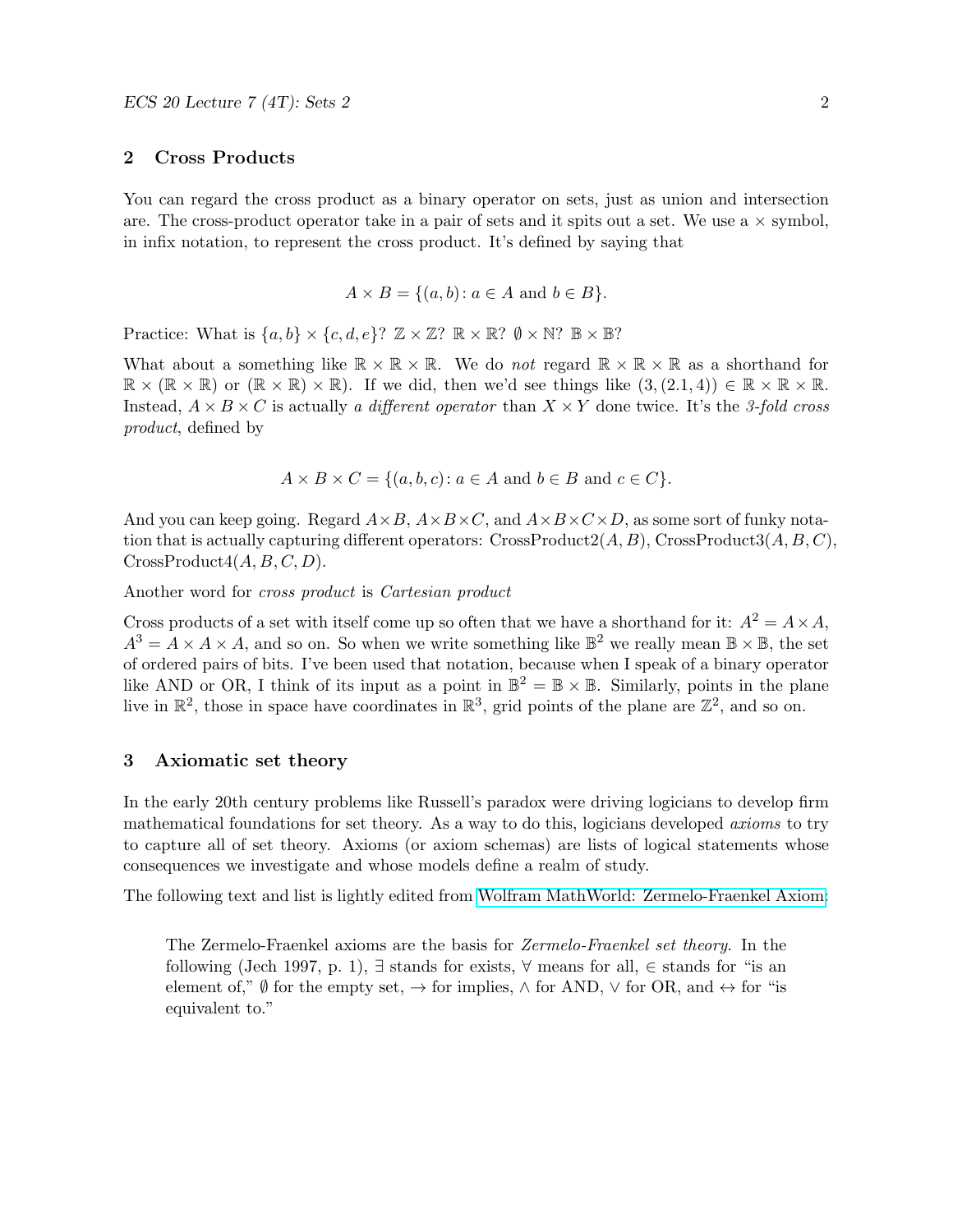- 1. Axiom of Extensionality: If X and Y have the same elements, then  $X = Y$ .  $\forall u (u \in X \leftrightarrow u \in Y) \rightarrow X = Y.$
- 2. Axiom of Pairing: For any a and b there exists a set  $\{a, b\}$  that contains exactly a and b.

$$
\forall a \forall b \exists c \forall x (x \in c \leftrightarrow (x = a \lor x = b)).
$$

3. Axiom of Subsets: If  $\phi$  is a property (with parameter p), then for any X and p there exists a set  $Y = \{u \in X : \phi(u, p)\}\$  that contains all those u in X that have property  $\phi$ .

$$
\forall X \forall p \exists Y \forall u (u \in Y \equiv (u \in X \land \phi(u, p))).
$$

4. Axiom of Union: For any X there exists a set  $Y = \bigcup X$ , the union of all elements of X.

 $\forall X \exists Y \forall u (u \in Y \leftrightarrow \exists z (z \in X \land u \in z)).$ 

5. Axiom of the Power Set: For any X there exists a set  $Y = \mathcal{P}(X)$ , the set of all subsets of X.

$$
\forall X \exists Y \forall u (u \in Y \leftrightarrow u \subseteq X).
$$

6. Axiom of Infinity: There exists an infinite set.

$$
\exists S[\emptyset \in S \land (\land \forall x \in S)(x \cup \{x\} \in S)).
$$

7. Axiom of Replacement: If  $F$  is a function, then for any  $X$  there exists a set  $Y = F[X] = {F(x): x \in X}.$ 

 $\forall x \forall y \forall z (\phi(x, y, p) \land \phi(x, z, p) \rightarrow y = z) \longrightarrow \forall X \exists Y \forall y (y \in Y = (\exists x \in X) \phi(x, y, p)).$ 

8. Axiom of Foundation: Every nonempty set has an  $\in$ -minimal element.

$$
\forall S(S \neq \emptyset \to (\exists x \in S)S \cap x = \emptyset).
$$

9. Axiom of Choice: Every family of nonempty sets has a choice function.

$$
\forall x \in a \exists A(x, y) \rightarrow \exists y \forall x \in aA(x, y(x)).
$$

The axiom of choice has been the most "controversial" of these axioms, and sometimes Zermelo-Fraenkel set theory is regarded as excluding it (writing ZFC or ZF when it is or is not included). Informally, the axiom of choice says that given any collection of bins, each containing at least one object, it is possible to make a selection of exactly one object from each bin—even if the collection of bins is infinite.

For more on ZFC, see the Wikipedia article on [Zermelo-Fraenkel set theory.](https://en.wikipedia.org/wiki/Zermelo-Fraenkel_set_theory)

I don't expect you go to through the ZFC list; I am presenting it more for your "cultural" understanding of contemporary mathematics. Axiomatized set theory has shaped our basic understanding of the limits of what can be proven in mathematics. In about two weeks I will mention an interesting question in set theory whose answer is known to be independent of ZFC. And I want you to have at least a vague understanding of what such a statement means.

If you'd like to learn more about the history of the foundations of set theory, it could certainly support a good extra-credit report.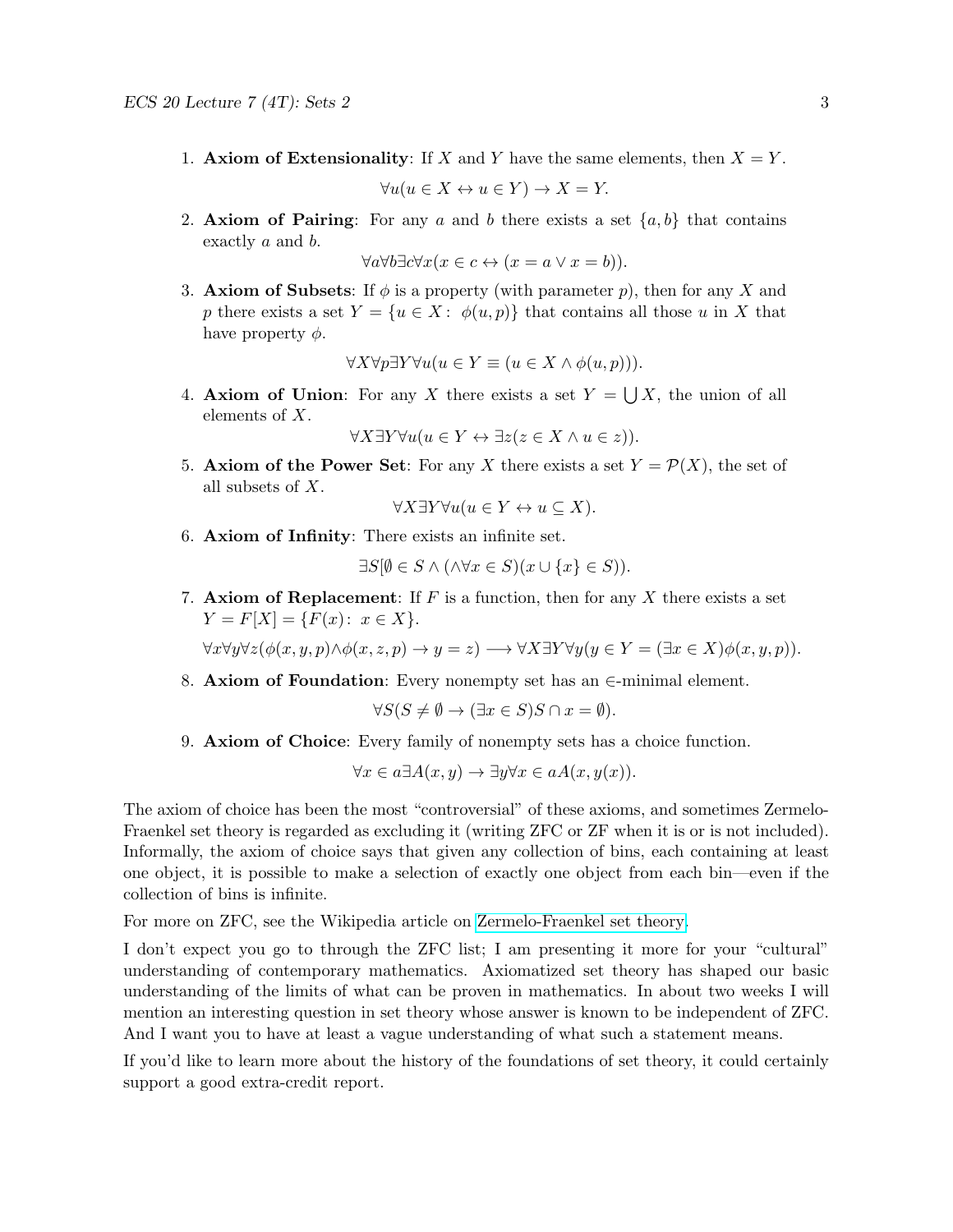### 4 Languages

Languages (also called *formal* languages) are sets of central importance in computer science, so it is hard to explain why they are often ignored in discrete math books. I want you to be familiar with the basic notions and vocabulary from formal language theory.

An alphabet is a finite, nonempty set. We call its elements characters. Examples would include  $\{0, 1\}$  (the *binary* alphabet)  $\{1\}$  (a *unary* alphabet),  $\{0, 1, 2, 3, 4, 5, 6, 7, 8, 9\}$ ,  $\{a, b\}$ ,  $\{a, b, \ldots, z\}$ , and ASCII (a list of 128 named characters), and printable ASCII (a 95-element subset of these). It is common to use the letter  $\Sigma$  to represent an alphabet.

A string is a finite sequence of characters. Examples: hello, this big dog, or 10110011. Every string x has a nonnegative length, denoted |x|, which is the number of characters in it. The length of a string is always finite—conventional strings are not infinite. Strings include the empty string, denoted  $\varepsilon$ , the unique string of length 0.

There's a basic operation on strings, a binary operator called concatenation. You just stick the two strings together. So: Hello  $\circ$  There = HelloThere. It is routinely written with an implicit operator (just like multiplication in the integers or reals), so  $xy = x \circ y$  when x and y are strings. So if  $x = y = 2$  are strings,  $xy = 22$ , not 4. Naturally  $|xy| = |x| + |y|$ .

A crucial kind of set in computer science is a set of strings. A set of strings is called a language. All of the strings in a language should be composed of characters from a single alphabet  $\Sigma$ .

Here are examples of languages: Numbers written in decimal. Numbers written in binary. 8-bit bytes. 32-bit words. 64-bit words. A list of all prime number, written in decimal. All valid Python programs. All valid Python programs that take in no input and eventually stop when you run them. And all grammatical English sentences. Well, maybe not. That last example is really too vague to permit, as there is no way that people would always agree what is or isn't an English sentence. For natural languages, the property of being grammatical can sort of "fade off," getting less and less reasonable. Just the same, linguistics has motivated a good deal of study in formal language theory.

The concatenation operator on strings can be extended to languages. If  $A = \{0, 1\}$  and  $B =$  $\{00, 101\}$  then  $A \circ B = \{000, 0101, 100, 1101\} = \{000, 100, 0101, 1101\}$ . This is not the same as  $A \times B = \{(0, 00), (0, 101), (1, 00), (1, 101)\}.$  In general, if A and B are languages then  $A \circ B =$  ${x \circ y: x \in A, y \in B}.$ 

In formal language theory,  $L^2 = L \circ L$ ,  $L^3 = L \circ L \circ L$ , and so on. Same notation as in set theory, but with a different meaning! There,  $L^2$  would mean  $L \times L$ , and  $L^3 = L \times L \times L$ , and so on. Because languages are sets, if A is a language, it's potentially ambiguous what  $A<sup>n</sup>$  should mean. That said, when L is a language  $L^n$  usually refers to *n*-fold concatenation and not the n-fold cross product.

A few more examples:

 $\{0, 1\} \times \{0, 1\} = \{(0, 0), (0, 1), (1, 0), (11)\}\$  $\{0, 1\} \circ \{0, 1\} = \{00, 01, 10, 11\}$  $\{0,00\} \times \{0,00\} = \{(0,0), (0,00), (00, 0), (00, 00)\}$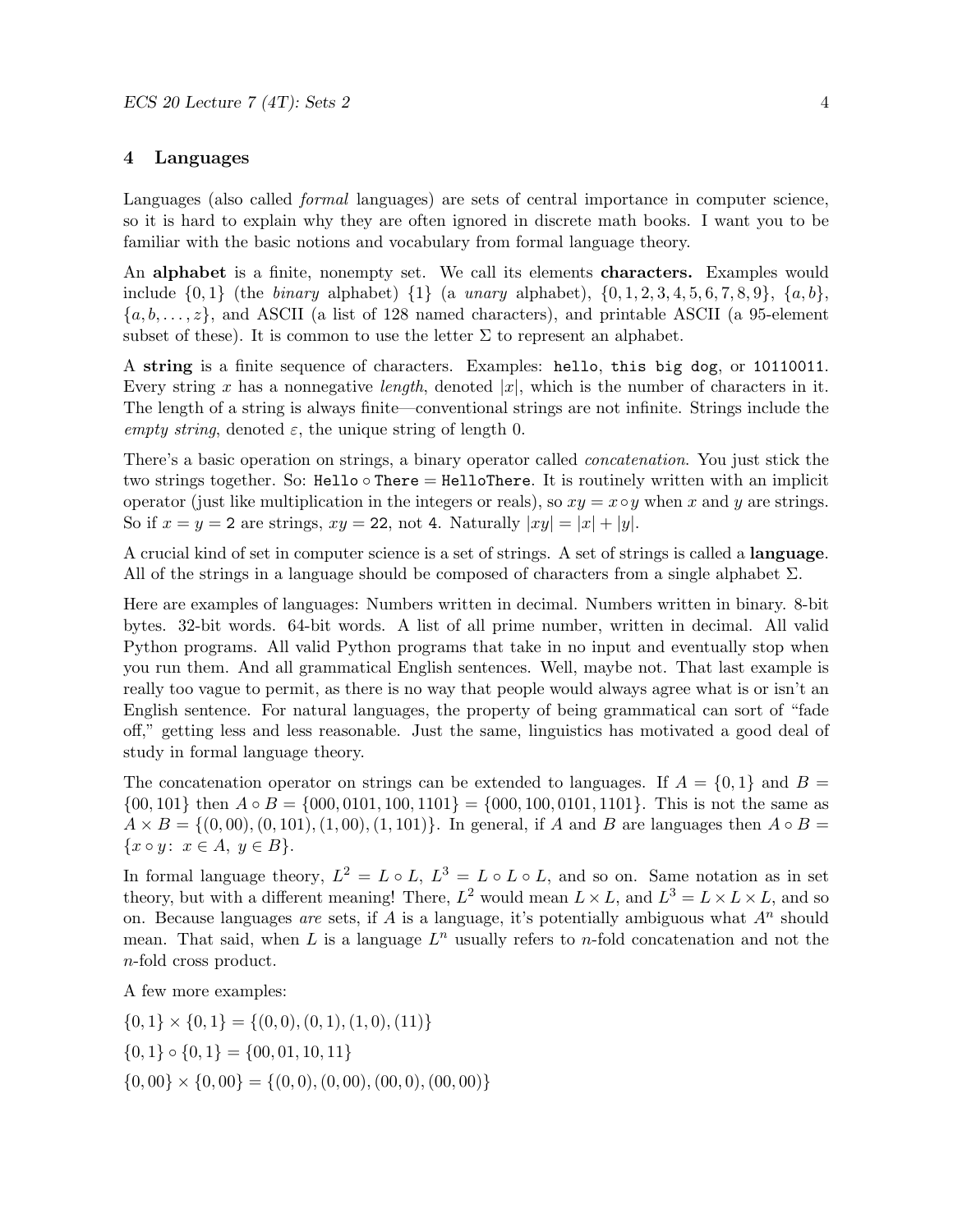$\{0,00\} \circ \{0,00\} = \{00,000,0000\}$ . Note from this example that it is entirely possible that  $|A \circ B| < |A| \cdot |B|$ ; all we can say is that  $|A \circ B| \leq |A| \cdot |B|$  (why?).

 $\{0,1\}^8 = \{00000000, 00000001, \ldots, 11111111\}$ . This set has 256 points, each an 8-bit string.

 $\{0,1\}^{32} = \{w: w \text{ is a } 32\text{-bit string}\}.$  This set has  $2^{32}$  points, each a 32-bit string.

There are other nice operators on strings besides concatenation. For example, you can extract the *i*-th character from an *n*-bit string x, an operation denoted  $x[i]$ . Sometimes indexing is understood to start at 0, other times, indexing starts at 1. Or you can grab a chunk, a *substring*, of characters from x, an operation that could be denoted  $x[i : j]$  or  $x[i..j]$ . Again, conventions vary as to how indexing is done. (Mathematicians would normally have indexing start at 1, and the two endpoints would be inclusive. But this is not the convention adhered to in common programming languages, or their libraries.)

All of the operations that apply to sets, like union, complement, set difference, and symmetric difference, apply *ipso facto* to languages, because languages *are* sets. But  $\circ$  was something unique to languages—a binary operator just for languages. And there's an important unary operator on languages, too: the star, or Kleene closure of a language L.

Given a language L, we let  $L^*$  be the set of all strings  $x_1x_2\cdots x_n$ , for any  $n \geq 0$ , where each  $x_i \in L$ . When  $n = 0$ , we understand this to be the empty string.

Another way of saying the same thing is that  $L^* = \bigcup_{n \geq 0} L^n$ , where  $L^0 = \{\varepsilon\}.$ 

Examples:  $\{0,1\}^* = \{\varepsilon, 0, 1, 00, 01, 10, 11, 000, \ldots\}$ .  $\{1\}^* = \{\varepsilon, 1, 11, 111, \ldots\}$ . Or  $\{\text{dog}\}^* =$  $\{\varepsilon, \text{dog}, \text{dogdog}, \text{dogdogdog}, ...\}$ . Or  $\{a, bb\}^* = \{\varepsilon, a, aa, bb, aaaa, abb, bba, aaaa, ...\}$ . The last language I have listed in **lexicographic order**: list all the strings of length 0; then all the strings of length 1; then all the strings of length 2; and so on. Within a given length, list the strings alphabetically. Where you have arbitrarily ordered the letters of the alphabet so as to make "alphabetical order" a meaningful term.

Note that the way we have defined things,  $\varepsilon \in L^*$  for any L (even the empty set).

Warning: Don't confuse the empty set  $\emptyset$ , the empty string  $\varepsilon$ , and the singleton language  $\{\varepsilon\}$ . (A singleton set is a set that has exactly one element.) These are all different things. The empty string is a string. It is not a language. The empty set is a set. It is not a string. The set that contains just the empty string is a perfectly good language. But it isn't a string. The set that contains just the empty set is a perfectly good set. But it isn't a language.

One reason that languages are central to computer science is that they are how we think about problems. You pose a problem by writing a string. For decision questions (yes/no problems), you can understand the task as trying to decide if a string is or isn't in some particular language. Even for optimization problems, a string is coming in and an answer is coming out, so strings seem inevitably in the picture. Our programs are strings. Our books are strings (if you have such poor taste as not to care about their physicality). To a computer scientists, pretty much everything is a string. Except, perhaps, the physical artifact that attaches to a kite—which has nothing to do with a string.

Languages that you can build with only the operations union, concatenation, and star are called regular languages. You get to start with the singletons that are in your alphabet, as well as